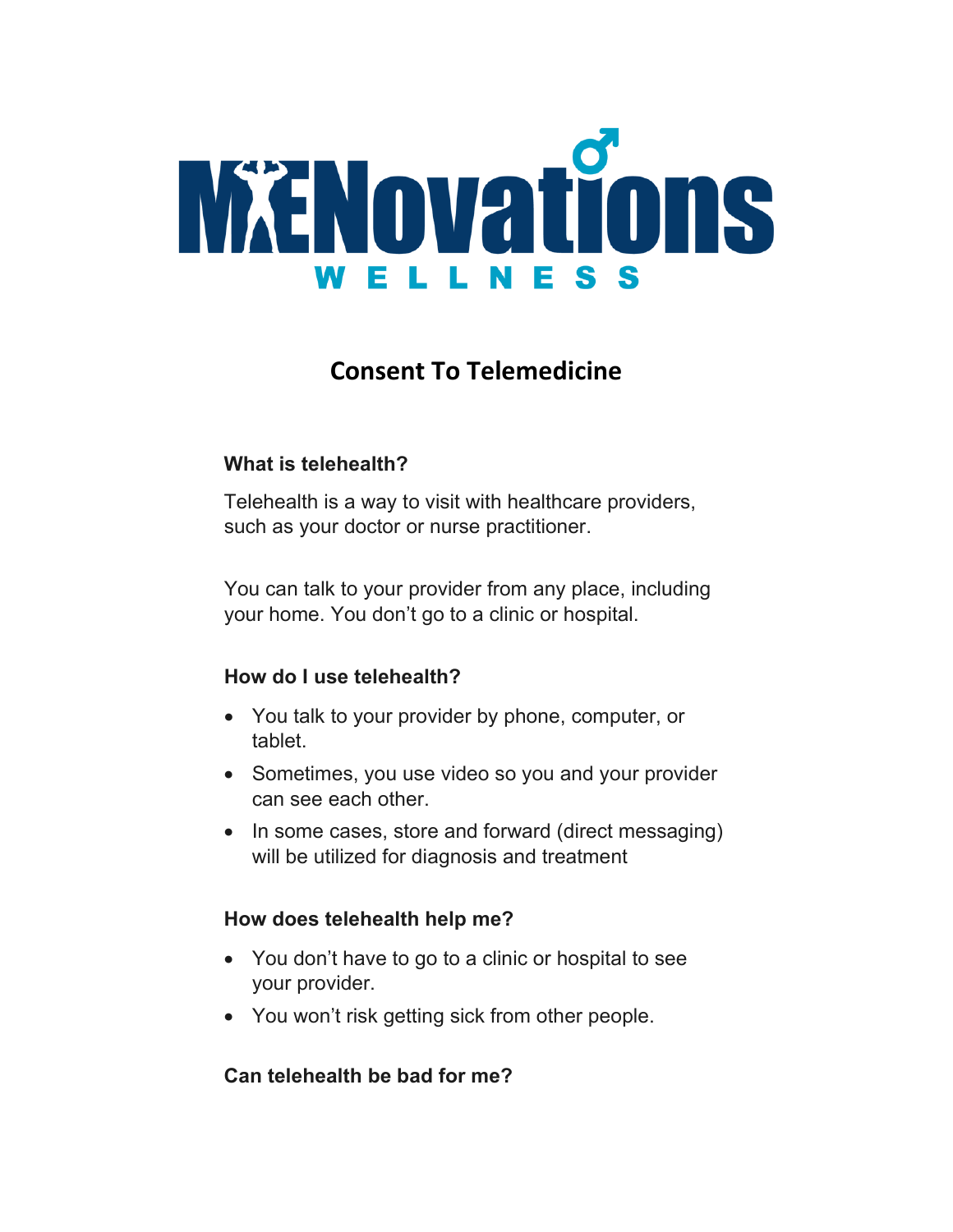- You and your provider won't be in the same room, so it may feel different than an office visit.
- Your provider may make a mistake because they cannot examine you as closely as at an office visit. (We don't know if mistakes are more common with telehealth visits.)
- Your provider may decide you still need an office visit.
- Technical problems may interrupt or stop your visit before you are done.

## **Will my telehealth visit be private?**

- We will not record visits with your provider.
- If people are close to you, they may hear something you did not want them to know. You should be in a private place, so other people cannot hear you.
- Your provider will tell you if someone else from their office can hear or see you.
- We use telehealth technology that is designed to protect your privacy.
- If you use the Internet for telehealth, use a network that is private and secure.
- There is a very small chance that someone could use technology to hear or see your telehealth visit.

## **What if I want an office visit, not a telehealth visit?**

For now, almost all visits are by telehealth. You cannot schedule an office visit now, unless it is for:

• Testosterone Replacement Therapy